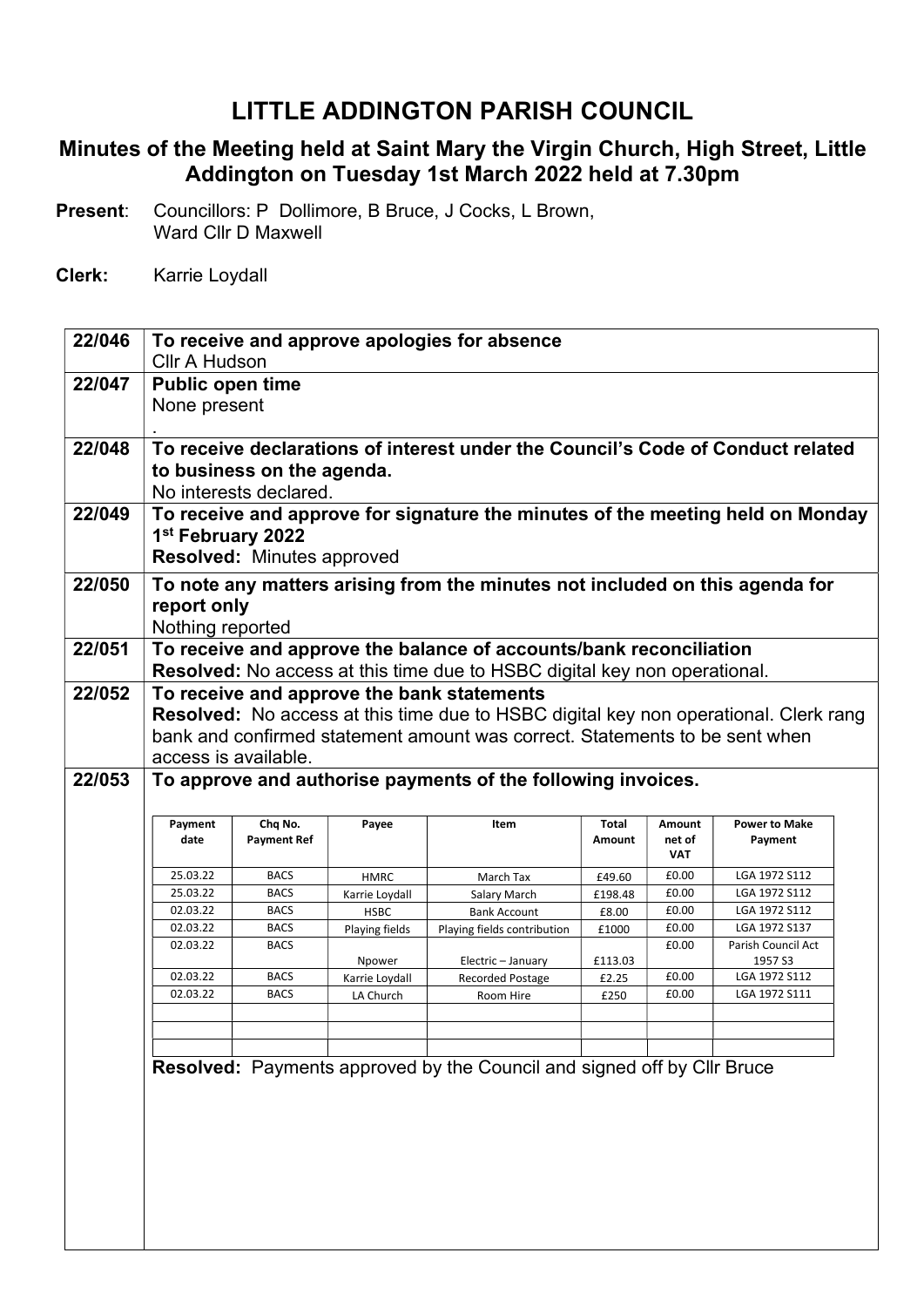| 22/054 | To consider and resolve the council's response to planning applications listed<br>below plus any other planning applications advised by North Northamptonshire<br>Council and available on its website between the circulation of this agenda and<br>the meeting to which it pertains:<br>Resolved:<br>None available. |
|--------|------------------------------------------------------------------------------------------------------------------------------------------------------------------------------------------------------------------------------------------------------------------------------------------------------------------------|
| 22/055 | To note planning decisions made by NNC<br>Resolved: NE/22/01791/FUL - refusal.                                                                                                                                                                                                                                         |
| 22/056 | To review the village meeting for the Queens Jubilee and to resolve what                                                                                                                                                                                                                                               |
|        | actions, if any, are to be taken.                                                                                                                                                                                                                                                                                      |
|        | Resolved: Meeting minutes are available for the 23 <sup>rd</sup> February on the website.                                                                                                                                                                                                                              |
| 22/058 | To review hedges around village and areas of overgrown shrubs on Council land                                                                                                                                                                                                                                          |
|        | and to resolve what actions if any are to be taken.                                                                                                                                                                                                                                                                    |
|        | Resolved: Clerk to reported diseased tree on Street Doctor. Council to review                                                                                                                                                                                                                                          |
|        | replacement of damaged tree, now removed, at bus shelter.                                                                                                                                                                                                                                                              |
| 22/059 | To provide update the location of the bin and dog poo bin on the green and                                                                                                                                                                                                                                             |
|        | review the broken sign and to resolve what actions, if any, are to be taken.                                                                                                                                                                                                                                           |
| 22/060 | Resolved: Consultation completed by Cllr Brown. Sent to NNC for consideration.<br>To progress works to the war memorial and resolve what action, if any, is to be                                                                                                                                                      |
|        | taken.                                                                                                                                                                                                                                                                                                                 |
|        | <b>Resolved:</b> Awaiting comments from War Graves Commission on materials. Cllr Cocks                                                                                                                                                                                                                                 |
|        | would like to see existing war memorial relocated - Council agreed to review.                                                                                                                                                                                                                                          |
| 22/061 | To review the village gates and to resolve what actions, if any are to be taken.                                                                                                                                                                                                                                       |
|        | Resolved: To be reviewed when highway works for new estate have been completed.                                                                                                                                                                                                                                        |
| 22/062 | To receive an update on neighbourhood watch and to resolve what actions, if                                                                                                                                                                                                                                            |
|        | any, are to be taken.                                                                                                                                                                                                                                                                                                  |
|        | Resolved: Cllr Cocks confirmed that there had been suspicious persons in the village                                                                                                                                                                                                                                   |
|        | trying doors and out building burgled. Police were in attendance and provided                                                                                                                                                                                                                                          |
| 22/063 | assistance.<br>To receive an update from the Clerk regarding floodlighting and to resolve what                                                                                                                                                                                                                         |
|        | actions, if any, are to be taken.                                                                                                                                                                                                                                                                                      |
|        | Resolved: The Clerk will ask the Church for an invoice and the Council agreed to                                                                                                                                                                                                                                       |
|        | make a donation towards the costs.                                                                                                                                                                                                                                                                                     |
| 22/064 | To receive an update the broken village light and to resolve what actions, if any,                                                                                                                                                                                                                                     |
|        | are to be taken.                                                                                                                                                                                                                                                                                                       |
|        | <b>Resolved:</b> Cllr Bruce to meet with electrician tomorrow to advise of works.                                                                                                                                                                                                                                      |
| 22/065 | To discuss the NNC adoption of Watervil Way and to resolve what actions, if any,                                                                                                                                                                                                                                       |
|        | are to be taken.                                                                                                                                                                                                                                                                                                       |
|        | <b>Resolved:</b> NNC have advised this needs to come from the residences on the street                                                                                                                                                                                                                                 |
| 22/066 | and is not a Parish Council issue.<br>To receive an update regarding the grit bin on Back Lane and to resolve what                                                                                                                                                                                                     |
|        | actions, if any, are to be taken.                                                                                                                                                                                                                                                                                      |
|        | <b>Resolved:</b> NNC have been informed that it is their bin that is damaged. They have                                                                                                                                                                                                                                |
|        | confirmed they will fix.                                                                                                                                                                                                                                                                                               |
| 22/067 | To discuss and approve the process of Asset Mapping Project (AMP), to apply                                                                                                                                                                                                                                            |
|        | for the grant available to cover any works completed for this project and to                                                                                                                                                                                                                                           |
|        | resolve what actions, if any, are to be taken.                                                                                                                                                                                                                                                                         |
|        | <b>Resolved:</b> The Council decided that the Clerk is to lead this project with support from                                                                                                                                                                                                                          |
|        | the Clirs as required due to their extensive village knowledge. It was decided the village                                                                                                                                                                                                                             |
|        | is too small to warrant a separate working group and the Clerk is to either bring                                                                                                                                                                                                                                      |
|        | discussions into the Parish meeting or hold an extraordinary meeting if required to                                                                                                                                                                                                                                    |
|        | progress. The Council will apply for the grant and proceed on the above basis.                                                                                                                                                                                                                                         |